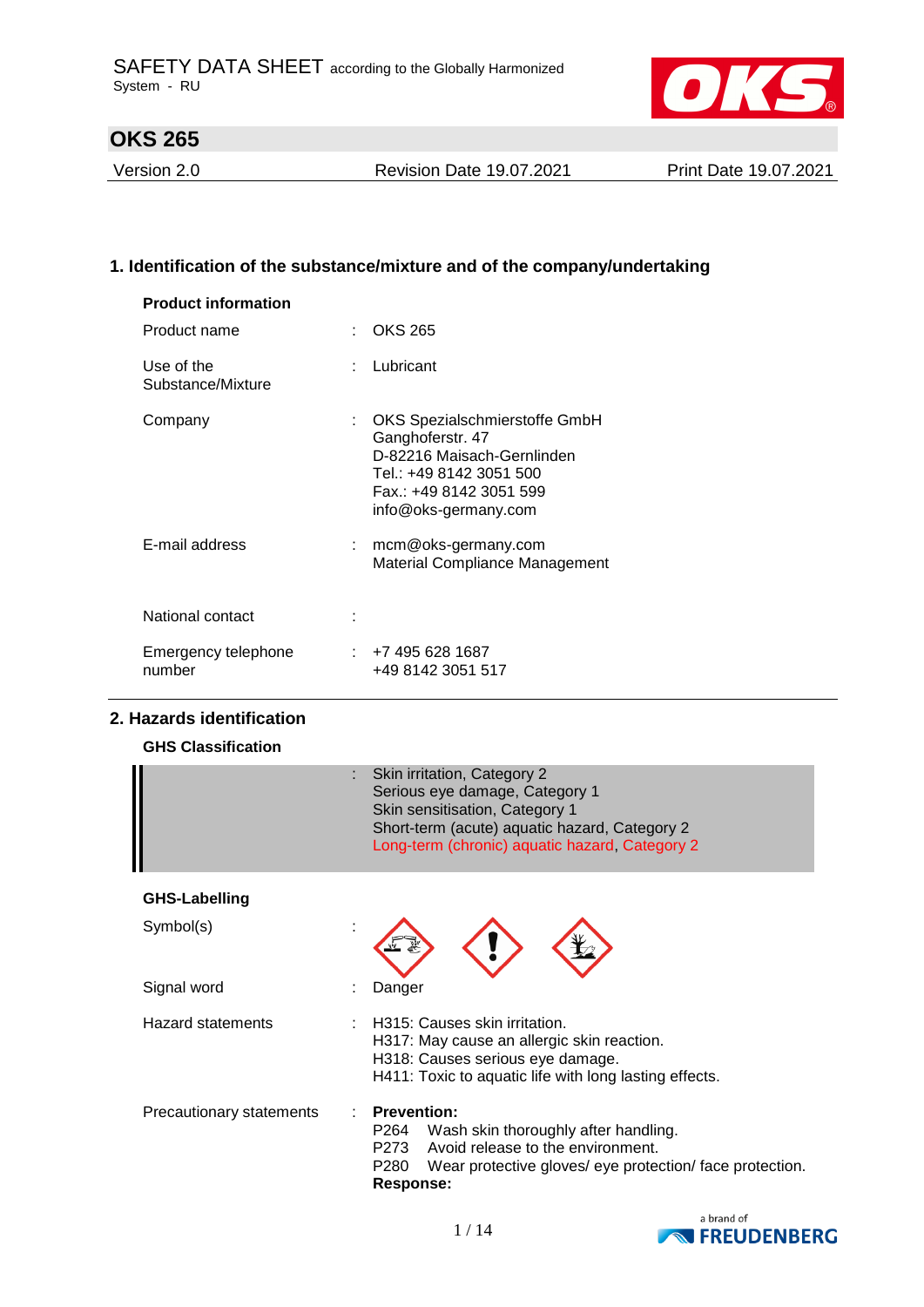

Version 2.0 Revision Date 19.07.2021 Print Date 19.07.2021

P305 + P351 + P338 + P310 IF IN EYES: Rinse cautiously with water for several minutes. Remove contact lenses, if present and easy to do. Continue rinsing. Immediately call a POISON CENTER/ doctor. P333 + P313 If skin irritation or rash occurs: Get medical advice/ attention. P391 Collect spillage.

### **3. Composition/information on ingredients**

Chemical nature : lithium soap

solid lubricant Synthetic hydrocarbon oil

#### **Hazardous components**

| Chemical name              | CAS-No.         | Concentration <sup>[%]</sup> |
|----------------------------|-----------------|------------------------------|
| calcium dihydroxide        | 1305-62-0       | $10 - 20$                    |
| dizinc pyrophosphate       | 7446-26-6       | $2,5 - 10$                   |
| Ethylene, tetrafluoro-,    | $9002 - 84 - 0$ | $1 - 10$                     |
| polymer                    |                 |                              |
| thiodiethylene bis[3-(3,5- | 41484-35-9      | $1 - 10$                     |
| di-tert-butyl-4-           |                 |                              |
| hydroxyphenyl)propionate]  |                 |                              |
| Sulfonic acids, petroleum, | 61790-48-5      | $0.1 - 1$                    |
| barium salts               |                 |                              |

#### **4. First aid measures**

| If inhaled              | Remove person to fresh air. If signs/symptoms continue, get<br>medical attention.<br>Keep patient warm and at rest.<br>If unconscious, place in recovery position and seek medical<br>advice.<br>Keep respiratory tract clear.<br>If breathing is irregular or stopped, administer artificial<br>respiration. |
|-------------------------|---------------------------------------------------------------------------------------------------------------------------------------------------------------------------------------------------------------------------------------------------------------------------------------------------------------|
| In case of skin contact | : Take off all contaminated clothing immediately.<br>Wash off immediately with soap and plenty of water.<br>Get medical attention immediately if irritation develops and<br>persists.<br>Wash clothing before reuse.<br>Thoroughly clean shoes before reuse.                                                  |
| In case of eye contact  | Rinse immediately with plenty of water, also under the eyelids,<br>for at least 10 minutes.                                                                                                                                                                                                                   |

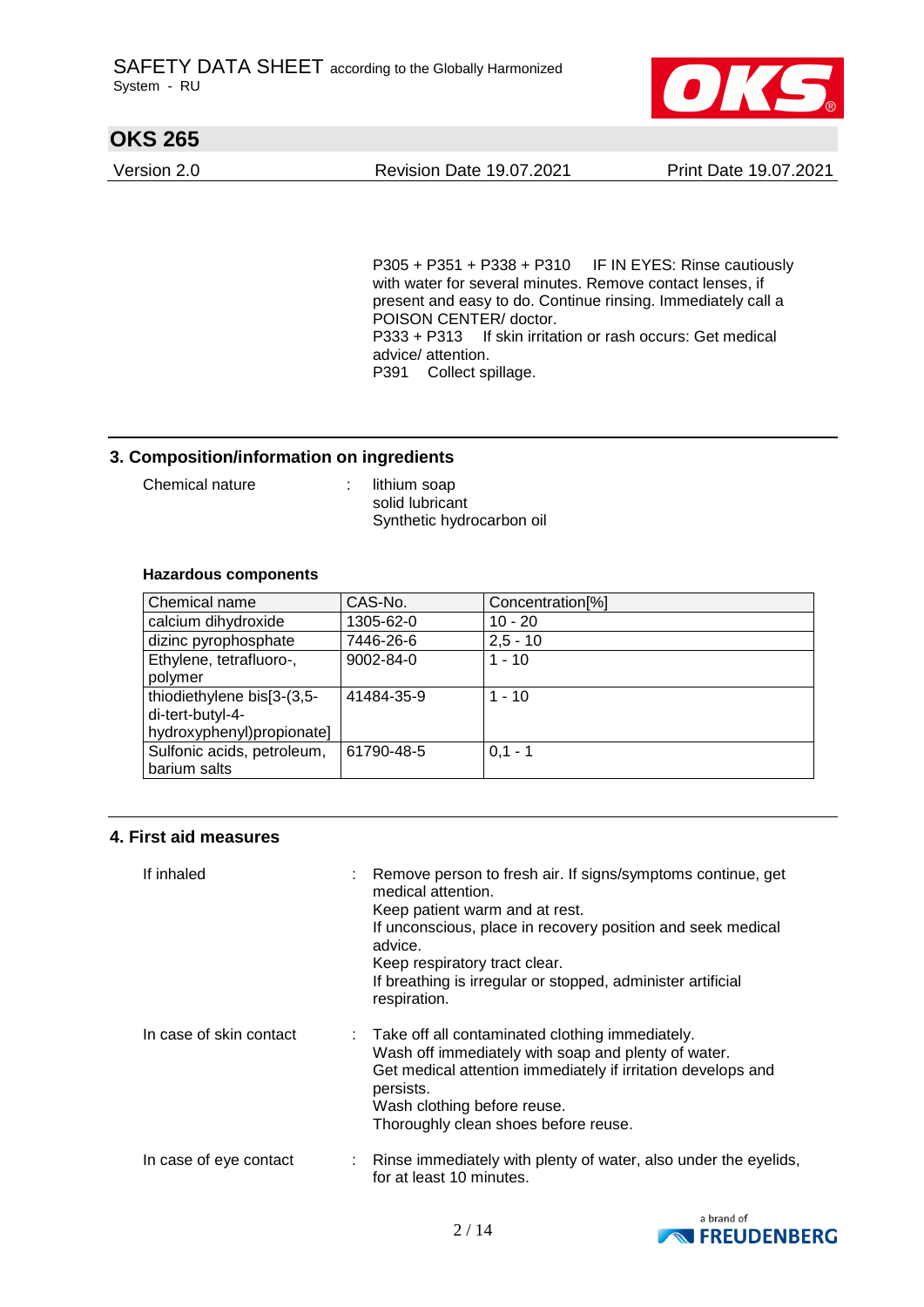

| <b>OKS 265</b>                    |                                                                                                                                                                                                                     |                       |
|-----------------------------------|---------------------------------------------------------------------------------------------------------------------------------------------------------------------------------------------------------------------|-----------------------|
| Version 2.0                       | <b>Revision Date 19.07.2021</b>                                                                                                                                                                                     | Print Date 19.07.2021 |
| If swallowed                      | Get medical attention immediately.<br>Move the victim to fresh air.                                                                                                                                                 |                       |
|                                   | If unconscious, place in recovery position and seek medical<br>advice.<br>Keep respiratory tract clear.<br>Do not induce vomiting without medical advice.<br>Never give anything by mouth to an unconscious person. |                       |
| <b>Notes to physician</b>         |                                                                                                                                                                                                                     |                       |
| Symptoms                          | Skin contact may provoke the following symptoms:<br>Erythema<br>Allergic appearance                                                                                                                                 |                       |
| <b>Risks</b>                      | Causes skin irritation.<br>May cause an allergic skin reaction.                                                                                                                                                     |                       |
| Treatment                         | The first aid procedure should be established in consultation<br>with the doctor responsible for industrial medicine.<br>Treat symptomatically.                                                                     |                       |
| 5. Firefighting measures          |                                                                                                                                                                                                                     |                       |
| Suitable extinguishing<br>media   | : Use water spray, alcohol-resistant foam, dry chemical or<br>carbon dioxide.                                                                                                                                       |                       |
| Unsuitable extinguishing<br>media | High volume water jet                                                                                                                                                                                               |                       |
| Hazardous combustion<br>products  | Carbon oxides<br>Sulphur oxides<br>Oxides of phosphorus                                                                                                                                                             |                       |

| UITSUITADIE EXTINGUISHING<br>media               | . Fight volume water jet                                                                                                                                                 |
|--------------------------------------------------|--------------------------------------------------------------------------------------------------------------------------------------------------------------------------|
| Hazardous combustion<br>products                 | Carbon oxides<br>Sulphur oxides<br>Oxides of phosphorus<br>Halogenated compounds<br>Metal oxides                                                                         |
| Special protective<br>equipment for firefighters | In the event of fire, wear self-contained breathing apparatus.<br>Use personal protective equipment.<br>Exposure to decomposition products may be a hazard to<br>health. |
| Further information                              | Standard procedure for chemical fires.<br>Collect contaminated fire extinguishing water separately. This<br>must not be discharged into drains.                          |

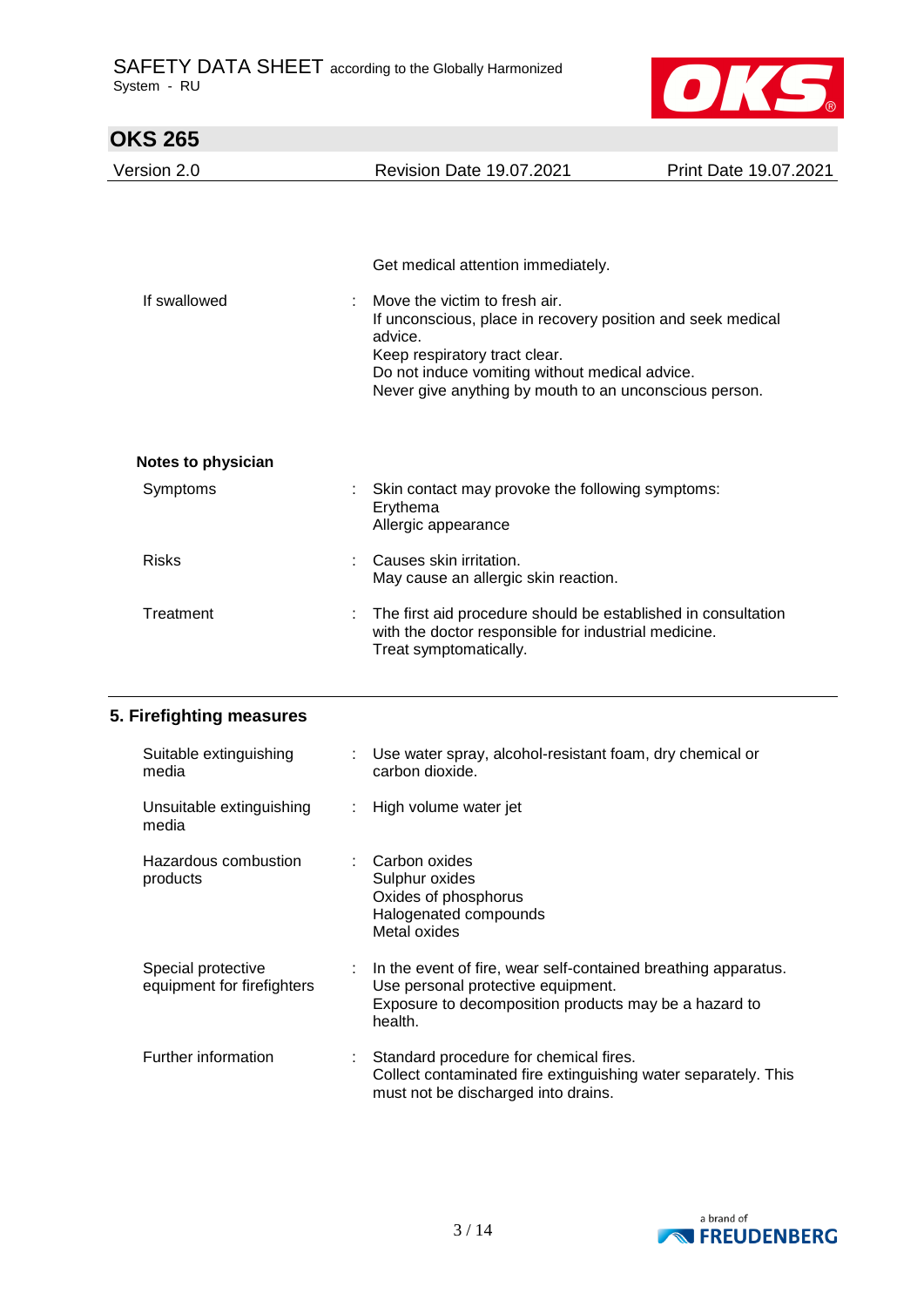

Version 2.0 Revision Date 19.07.2021 Print Date 19.07.2021

### **6. Accidental release measures**

| Personal precautions      | Evacuate personnel to safe areas.<br>Use the indicated respiratory protection if the occupational<br>exposure limit is exceeded and/or in case of product release<br>(dust).<br>Do not breathe vapours, aerosols.<br>Refer to protective measures listed in sections 7 and 8. |
|---------------------------|-------------------------------------------------------------------------------------------------------------------------------------------------------------------------------------------------------------------------------------------------------------------------------|
| Environmental precautions | : Do not allow contact with soil, surface or ground water.<br>If the product contaminates rivers and lakes or drains inform<br>respective authorities.                                                                                                                        |
| Methods for cleaning up   | Clean up promptly by sweeping or vacuum.<br>Keep in suitable, closed containers for disposal.                                                                                                                                                                                 |

### **7. Handling and storage**

| <b>Handling</b>                                  |                                                                                                                                                                                                                                                                                                                                                                                                                                                                                                                                                                                                                                                                                                                                  |
|--------------------------------------------------|----------------------------------------------------------------------------------------------------------------------------------------------------------------------------------------------------------------------------------------------------------------------------------------------------------------------------------------------------------------------------------------------------------------------------------------------------------------------------------------------------------------------------------------------------------------------------------------------------------------------------------------------------------------------------------------------------------------------------------|
| Advice on safe handling<br>÷                     | Avoid contact with skin and eyes.<br>For personal protection see section 8.<br>Persons with a history of skin sensitisation problems or<br>asthma, allergies, chronic or recurrent respiratory disease<br>should not be employed in any process in which this mixture is<br>being used.<br>Smoking, eating and drinking should be prohibited in the<br>application area.<br>Wash hands and face before breaks and immediately after<br>handling the product.<br>Do not get in eyes or mouth or on skin.<br>Do not get on skin or clothing.<br>Do not ingest.<br>Do not repack.<br>These safety instructions also apply to empty packaging which<br>may still contain product residues.<br>Keep container closed when not in use. |
| <b>Storage</b>                                   |                                                                                                                                                                                                                                                                                                                                                                                                                                                                                                                                                                                                                                                                                                                                  |
| Requirements for storage<br>areas and containers | Store in original container.<br>$\mathbb{R}^{\mathbb{Z}}$<br>Keep container closed when not in use.<br>Keep in a dry, cool and well-ventilated place.<br>Containers which are opened must be carefully resealed and<br>kept upright to prevent leakage.<br>Store in accordance with the particular national regulations.<br>Keep in properly labelled containers.                                                                                                                                                                                                                                                                                                                                                                |

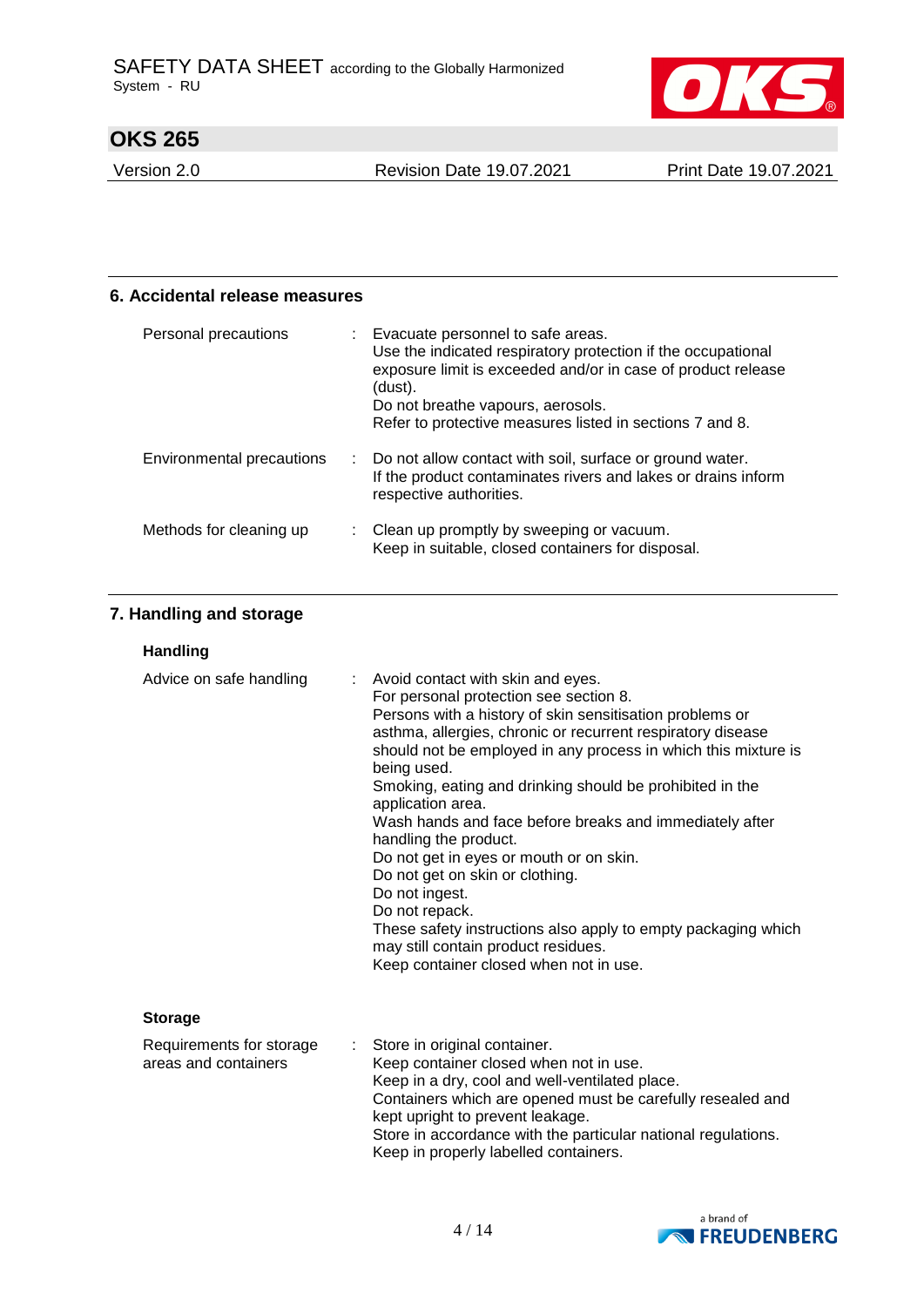

Version 2.0 Revision Date 19.07.2021 Print Date 19.07.2021

#### **8. Exposure controls/personal protection**

### **Components with workplace control parameters**

| Components                                                                             | CAS-No.        | Value               | Control<br>parameters | Update     | <b>Basis</b>  |
|----------------------------------------------------------------------------------------|----------------|---------------------|-----------------------|------------|---------------|
| calcium<br>dihydroxide                                                                 | 1305-62-0      | MPC-<br><b>STEL</b> | $2$ mg/m $3$          | 2018-04-23 | <b>RU OEL</b> |
| Ethylene,<br>tetrafluoro-,<br>polymer                                                  | 9002-84-0      | MPC-<br><b>TWA</b>  | $10$ mg/m $3$         | 2018-04-23 | RU OEL        |
| thiodiethylen<br>e bis[3-(3,5-<br>di-tert-butyl-<br>4-<br>hydroxyphen<br>yl)propionate | 41484-35-<br>9 | MPC-<br><b>STEL</b> | $10$ mg/m $3$         | 2018-04-23 | <b>RU OEL</b> |

#### **Engineering measures**

none

#### **Personal protective equipment**

| Respiratory protection | Not required; except in case of aerosol formation.<br>Filter type A-P                                                                                                                                                                                                                                       |
|------------------------|-------------------------------------------------------------------------------------------------------------------------------------------------------------------------------------------------------------------------------------------------------------------------------------------------------------|
| Hand protection        | Nitrile rubber<br>Manufacturer, importer, supplier: Class 1<br>Break through time: $> 10$ min<br>Wear protective gloves.<br>The break through time depends amongst other things on the<br>material, the thickness and the type of glove and therefore has<br>to be measured for each case.                  |
| Eye protection         | Tightly fitting safety goggles                                                                                                                                                                                                                                                                              |
| Hygiene measures       | : Wash face, hands and any exposed skin thoroughly after<br>handling.                                                                                                                                                                                                                                       |
| Protective measures    | : The type of protective equipment must be selected according<br>to the concentration and amount of the dangerous substance<br>at the specific workplace.<br>Choose body protection in relation to its type, to the<br>concentration and amount of dangerous substances, and to the<br>specific work-place. |

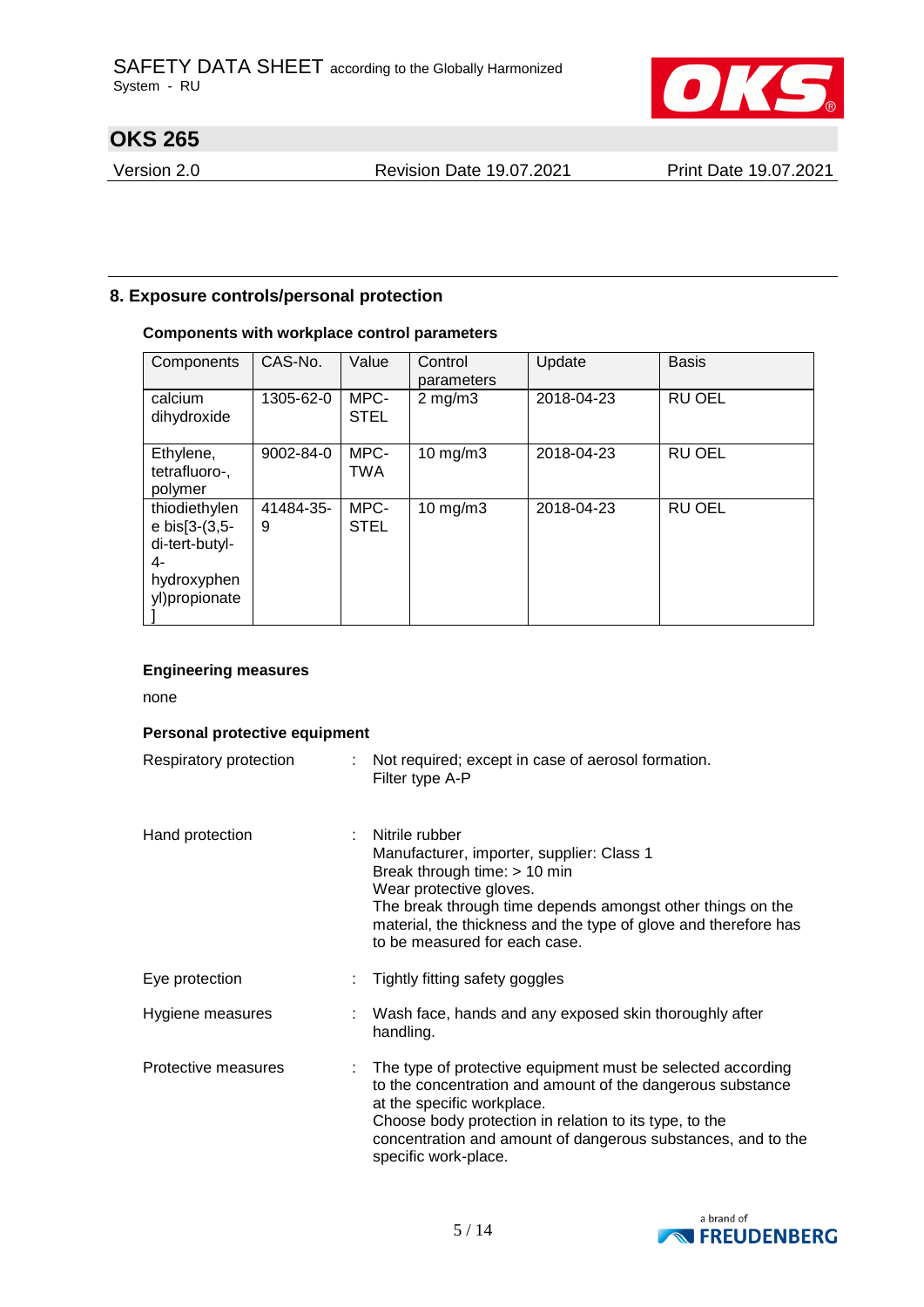

Version 2.0 Revision Date 19.07.2021 Print Date 19.07.2021

#### **9. Physical and chemical properties**

| <b>Appearance</b>                             |                                                                     |
|-----------------------------------------------|---------------------------------------------------------------------|
| Form<br>Colour                                | : paste<br>: white                                                  |
| Odour                                         | odourless                                                           |
| Safety data                                   |                                                                     |
| Flash point                                   | : Note: Not applicable                                              |
| Ignition temperature                          | : Remarks: No data available                                        |
| Lower explosion limit                         | : Note: No data available                                           |
| Upper explosion limit                         | Note: No data available<br>÷.                                       |
| Flammability (solid, gas)                     | <b>Combustible Solids</b>                                           |
| Oxidizing properties                          | Note: No data available                                             |
| Auto-ignition temperature                     | Note: No data available<br>÷.                                       |
| pH                                            | Note: Not applicable<br>substance/mixture is non-soluble (in water) |
| Melting point/range                           | : Note: Not applicable                                              |
| Boiling point/boiling range                   | Note: No data available<br>÷.                                       |
| Sublimation point                             | Note: No data available                                             |
| Vapour pressure                               | : $< 0,001$ hPa<br>at 20 $\degree$ C                                |
| Density                                       | $1,02$ g/cm3<br>t.<br>at 20 $\degree$ C                             |
| <b>Bulk density</b>                           | Note: No data available                                             |
| Water solubility                              | Note: insoluble                                                     |
| Partition coefficient: n-                     | Note: No data available                                             |
| octanol/water<br>Solubility in other solvents | Note: No data available                                             |
| Viscosity, dynamic                            | Note: No data available                                             |

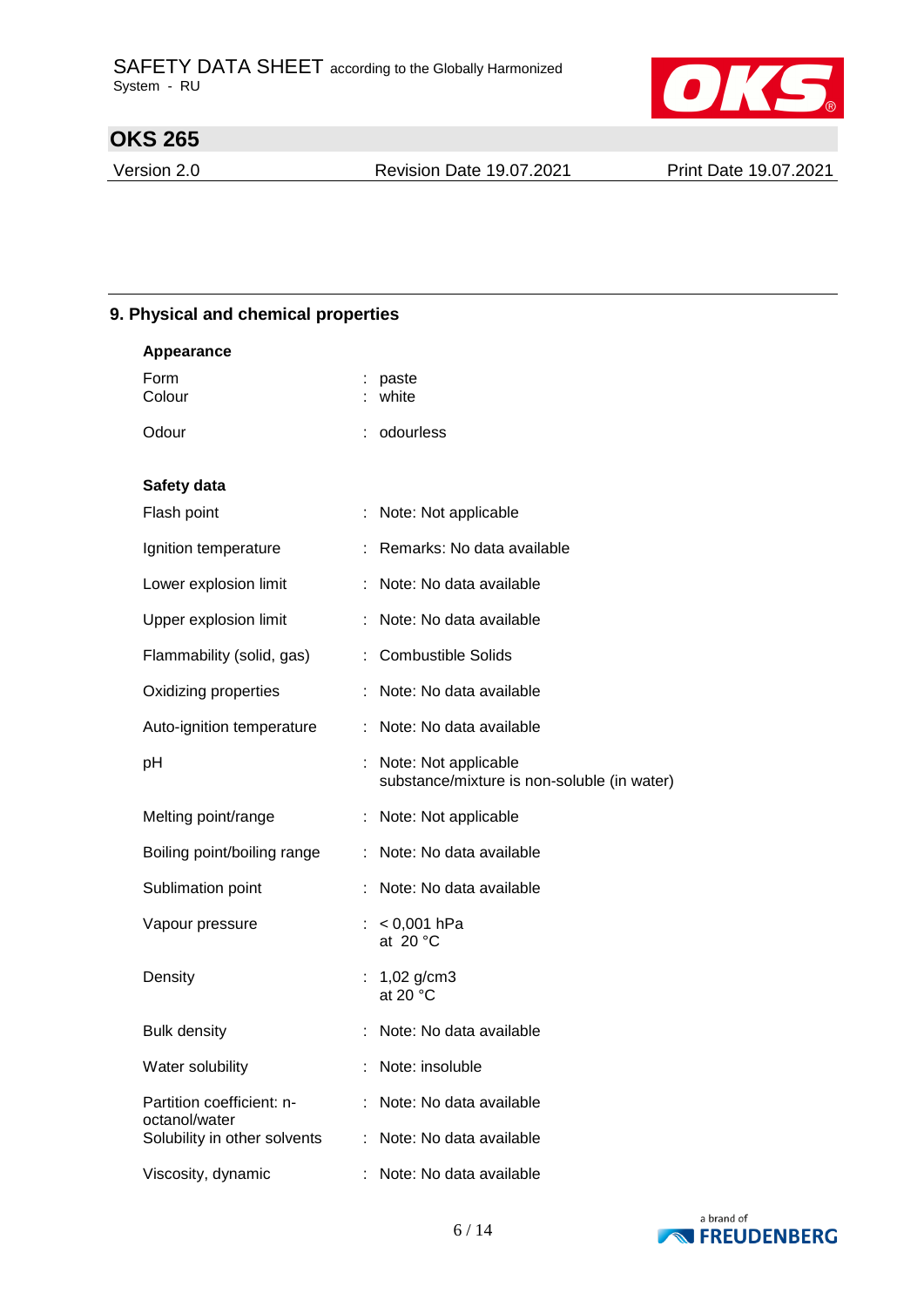

| Version 2.0 | <b>Revision Date 19.07.2021</b> | Print Date 19.07.2021 |
|-------------|---------------------------------|-----------------------|
|             |                                 |                       |

| Viscosity, kinematic    | : Note: Not applicable    |
|-------------------------|---------------------------|
| Relative vapour density | : Note: No data available |
| Evaporation rate        | : Note: No data available |

## **10. Stability and reactivity**

| Conditions to avoid                 | : No conditions to be specially mentioned.                                              |
|-------------------------------------|-----------------------------------------------------------------------------------------|
| Materials to avoid                  | : No materials to be especially mentioned.                                              |
| Hazardous decomposition<br>products | $\therefore$ >280 °C danger of forming toxic fluorine-containing pyrolysis<br>products. |
| Thermal decomposition               | : Note: No data available                                                               |
| Hazardous reactions                 | : No dangerous reaction known under conditions of normal use.                           |

### **11. TOXICOLOGICAL INFORMATION**

### **Acute toxicity**

| Acute oral toxicity                                                         | Remarks: This information is not available.                                                    |
|-----------------------------------------------------------------------------|------------------------------------------------------------------------------------------------|
| Acute inhalation toxicity<br>calcium dihydroxide                            | : LC50: $> 6,04$ mg/l<br>Exposure time: 4 h<br>Species: Rat<br>Method: OECD Test Guideline 436 |
| dizinc pyrophosphate                                                        | : LC50: $> 4,73$ mg/l<br>Exposure time: 4 h<br>Species: Rat<br>Method: OECD Test Guideline 436 |
| thiodiethylene bis[3-(3,5-di-<br>tert-butyl-4-<br>hydroxyphenyl)propionate] | : LC50: $> 6.3$ mg/l<br>Exposure time: 4 h<br>Species: Rat                                     |
| Acute dermal toxicity<br>calcium dihydroxide                                | : LD50: $> 2.500$ mg/kg<br>Species: Rabbit<br>Method: OECD Test Guideline 402                  |
| dizinc pyrophosphate                                                        | : LD50: $> 2.000$ mg/kg                                                                        |

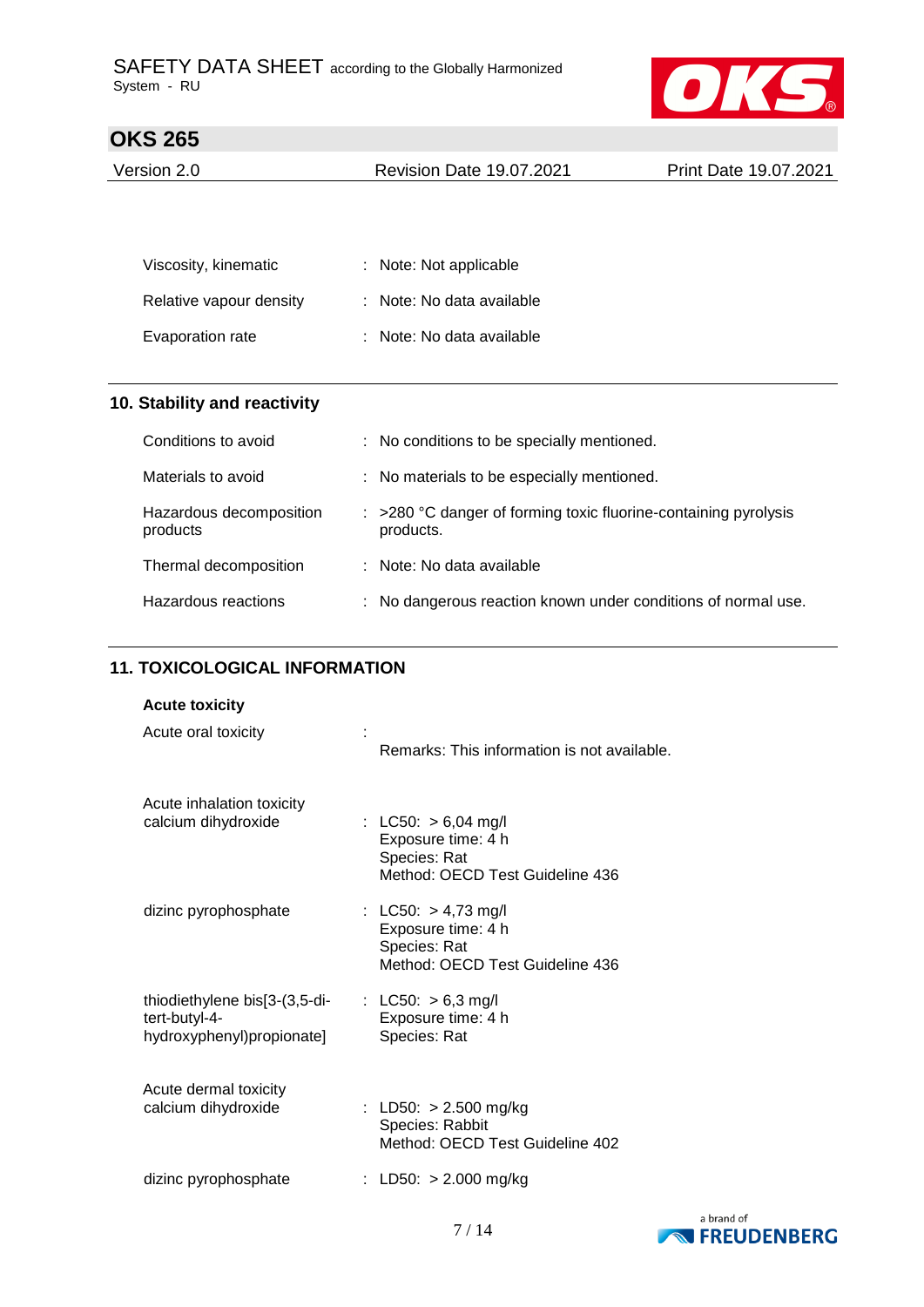

Version 2.0 Revision Date 19.07.2021 Print Date 19.07.2021

|                                                                                                                        | Species: Guinea pig<br>Method: OECD Test Guideline 402                     |
|------------------------------------------------------------------------------------------------------------------------|----------------------------------------------------------------------------|
| thiodiethylene bis[3-(3,5-di-<br>tert-butyl-4-<br>hydroxyphenyl)propionate]                                            | : LD50: $> 2.000$ mg/kg<br>Species: Rat<br>Method: OECD Test Guideline 402 |
| Sulfonic acids, petroleum,<br>barium salts                                                                             | : LD50: $> 4.000$ mg/kg<br>Species: Rabbit                                 |
| <b>Skin corrosion/irritation</b>                                                                                       |                                                                            |
| Skin irritation                                                                                                        | : Remarks: Irritating to skin.                                             |
| Serious eye damage/eye irritation                                                                                      |                                                                            |
| Eye irritation                                                                                                         | : Remarks: Risk of serious damage to eyes.                                 |
| <b>Respiratory or skin sensitisation</b>                                                                               |                                                                            |
| Sensitisation                                                                                                          | : Remarks: This information is not available.                              |
| <b>Germ cell mutagenicity</b>                                                                                          |                                                                            |
| Genotoxicity in vitro                                                                                                  | : Remarks: No data available                                               |
| Genotoxicity in vivo                                                                                                   | : Remarks: No data available                                               |
| <b>Germ cell mutagenicity</b>                                                                                          |                                                                            |
| Remarks<br>thiodiethylene bis[3-(3,5-di-<br>tert-butyl-4-<br>hydroxyphenyl)propionate]<br>Carcinogenicity              | : Animal testing did not show any mutagenic effects.                       |
| Remarks<br>calcium dihydroxide                                                                                         | : No evidence of carcinogenicity in animal studies.                        |
| Ethylene, tetrafluoro-,                                                                                                | : Not classifiable as a human carcinogen.                                  |
| polymer<br>thiodiethylene bis[3-(3,5-di-<br>tert-butyl-4-<br>hydroxyphenyl)propionate]                                 | : Animal testing did not show any carcinogenic effects.                    |
| Teratogenicity<br>thiodiethylene bis[3-(3,5-di-<br>tert-butyl-4-<br>hydroxyphenyl)propionate]<br><b>Teratogenicity</b> | : Species: Rat<br><b>Application Route: Oral</b>                           |
| Remarks<br><b>Teratogenicity</b><br>calcium dihydroxide                                                                | No effects on or via lactation<br>No toxicity to reproduction              |

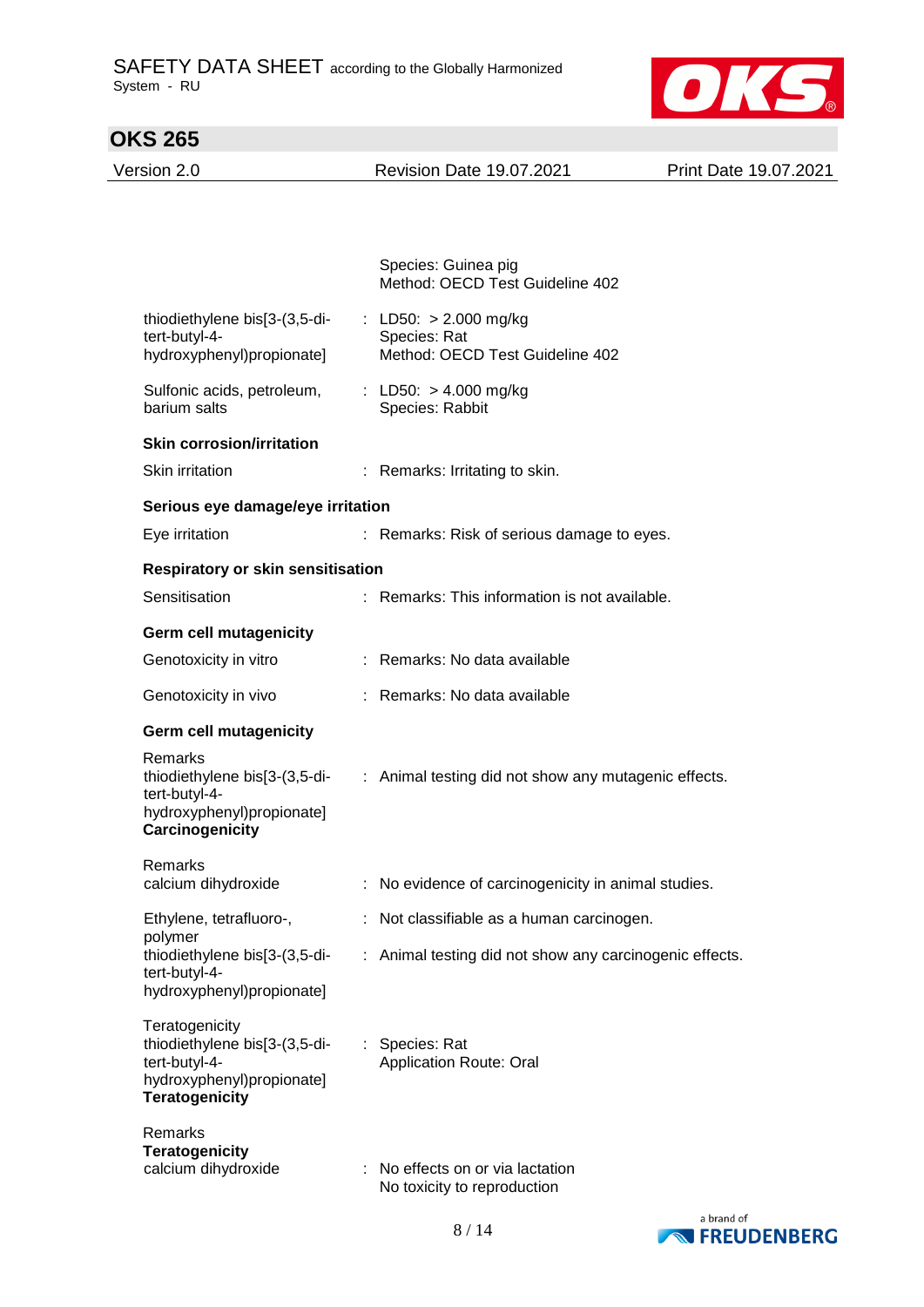

Version 2.0 Revision Date 19.07.2021 Print Date 19.07.2021

| thiodiethylene bis[3-(3,5-di-<br>tert-butyl-4-<br>hydroxyphenyl)propionate] | : Animal testing did not show any effects on foetal<br>development.<br>No toxicity to reproduction             |  |
|-----------------------------------------------------------------------------|----------------------------------------------------------------------------------------------------------------|--|
| <b>Target Organ Systemic Toxicant - Single exposure</b>                     |                                                                                                                |  |
| calcium dihydroxide                                                         | : Remarks: May cause respiratory irritation.                                                                   |  |
| Ethylene, tetrafluoro-,<br>polymer                                          | : Remarks: The substance or mixture is not classified as<br>specific target organ toxicant, single exposure.   |  |
| thiodiethylene bis[3-(3,5-di-<br>tert-butyl-4-<br>hydroxyphenyl)propionate] | : Remarks: The substance or mixture is not classified as<br>specific target organ toxicant, single exposure.   |  |
| Target Organ Systemic Toxicant - Repeated exposure                          |                                                                                                                |  |
|                                                                             | This information is not available.                                                                             |  |
| <b>Target Organ Systemic Toxicant - Repeated exposure</b>                   |                                                                                                                |  |
| Ethylene, tetrafluoro-,<br>polymer                                          | : Remarks: The substance or mixture is not classified as<br>specific target organ toxicant, repeated exposure. |  |
| <b>Aspiration hazard</b>                                                    |                                                                                                                |  |
| Aspiration toxicity                                                         | : This information is not available.                                                                           |  |
| Further information                                                         | : Ingestion causes irritation of upper respiratory system and<br>gastrointestinal disturbance.                 |  |

### **12. Ecological information**

#### **Ecotoxicity effects**

| Toxicity to fish                                       | Remarks:<br>Toxic to aquatic organisms, may cause long-term adverse<br>effects in the aquatic environment. |
|--------------------------------------------------------|------------------------------------------------------------------------------------------------------------|
| Toxicity to daphnia and other<br>aquatic invertebrates | : Remarks:<br>No data available                                                                            |
| Toxicity to algae                                      | $:$ Remarks:<br>No data available                                                                          |
| dizinc pyrophosphate                                   | 1                                                                                                          |

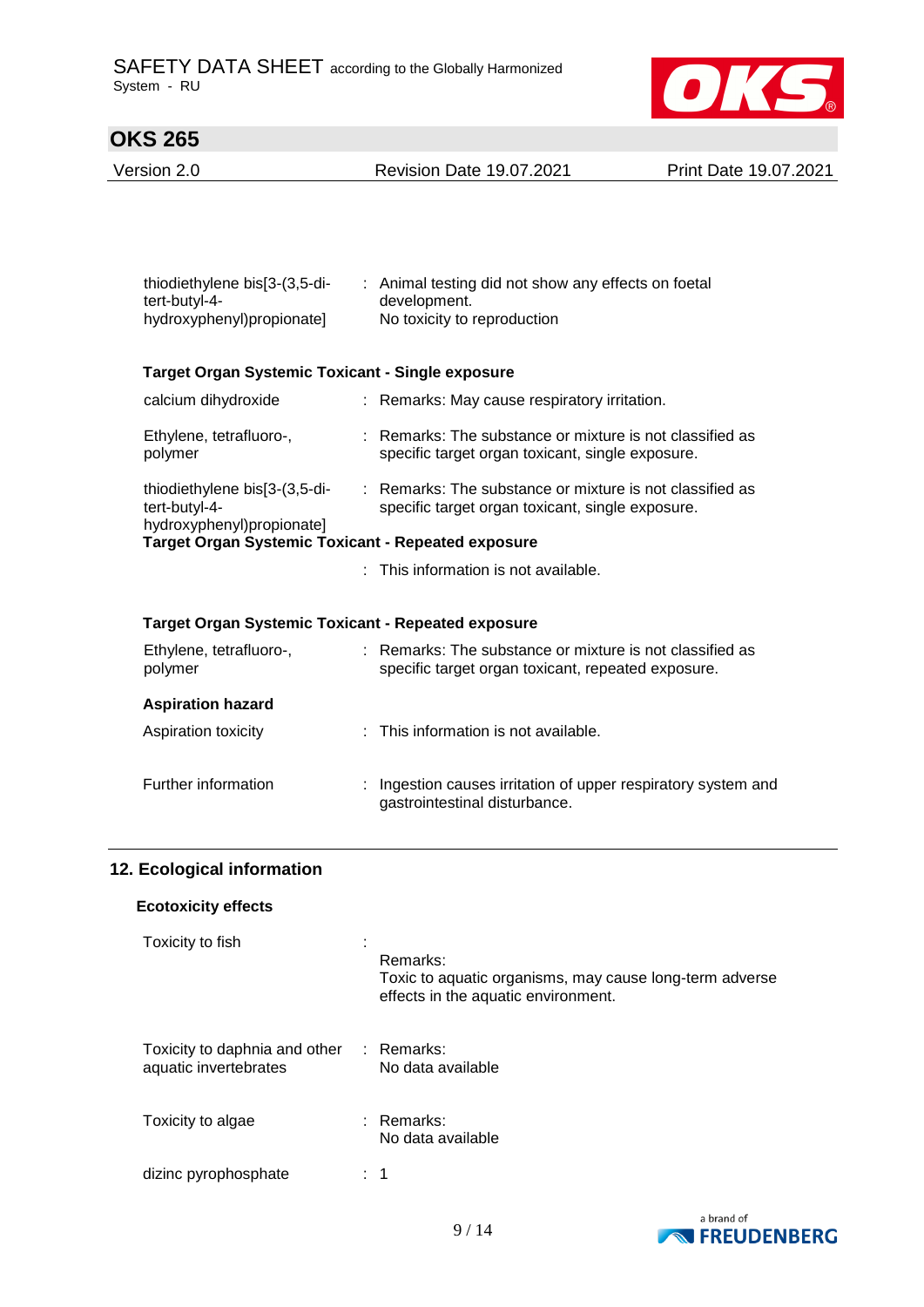

Version 2.0 Revision Date 19.07.2021 Print Date 19.07.2021

| Toxicity to bacteria                                                                                                               | $:$ Remarks:<br>No data available                                                                                                                                                                                            |
|------------------------------------------------------------------------------------------------------------------------------------|------------------------------------------------------------------------------------------------------------------------------------------------------------------------------------------------------------------------------|
| calcium dihydroxide                                                                                                                | Toxicity to daphnia and other aquatic invertebrates (Chronic toxicity)<br>: NOEC: 32 mg/l<br>Exposure time: 14 d<br>Species: Crangon crangon (shrimp)<br>semi-static test                                                    |
| thiodiethylene bis[3-(3,5-di-<br>tert-butyl-4-<br>hydroxyphenyl)propionate]                                                        | : NOEC: $> 10$ mg/l<br>Exposure time: 21 d<br>Species: Daphnia magna (Water flea)<br>Method: OECD Test Guideline 211                                                                                                         |
| Elimination information (persistence and degradability)                                                                            |                                                                                                                                                                                                                              |
| <b>Bioaccumulation</b>                                                                                                             | : Remarks:<br>This mixture contains no substance considered to be<br>persistent, bioaccumulating and toxic (PBT).<br>This mixture contains no substance considered to be very<br>persistent and very bioaccumulating (vPvB). |
| Mobility                                                                                                                           | : Remarks:<br>No data available                                                                                                                                                                                              |
| Distribution among<br>environmental compartments                                                                                   | : Remarks:<br>No data available                                                                                                                                                                                              |
| Biodegradability                                                                                                                   | : Remarks:<br>No data available                                                                                                                                                                                              |
| Physico-chemical<br>removability                                                                                                   | : Remarks:<br>No data available                                                                                                                                                                                              |
| <b>Further information on ecology</b>                                                                                              |                                                                                                                                                                                                                              |
| Short-term (acute) aquatic hazard<br>tert-butyl-4-<br>hydroxyphenyl)propionate]                                                    | thiodiethylene bis[3-(3,5-di- : This product has no known ecotoxicological effects.                                                                                                                                          |
| Long-term (chronic) aquatic hazard<br>tert-butyl-4-<br>hydroxyphenyl)propionate]<br>thiodiethylene bis[3-(3,5-di-<br>tert-butyl-4- | thiodiethylene bis[3-(3,5-di- : This product has no known ecotoxicological effects.                                                                                                                                          |
|                                                                                                                                    | a brand of                                                                                                                                                                                                                   |

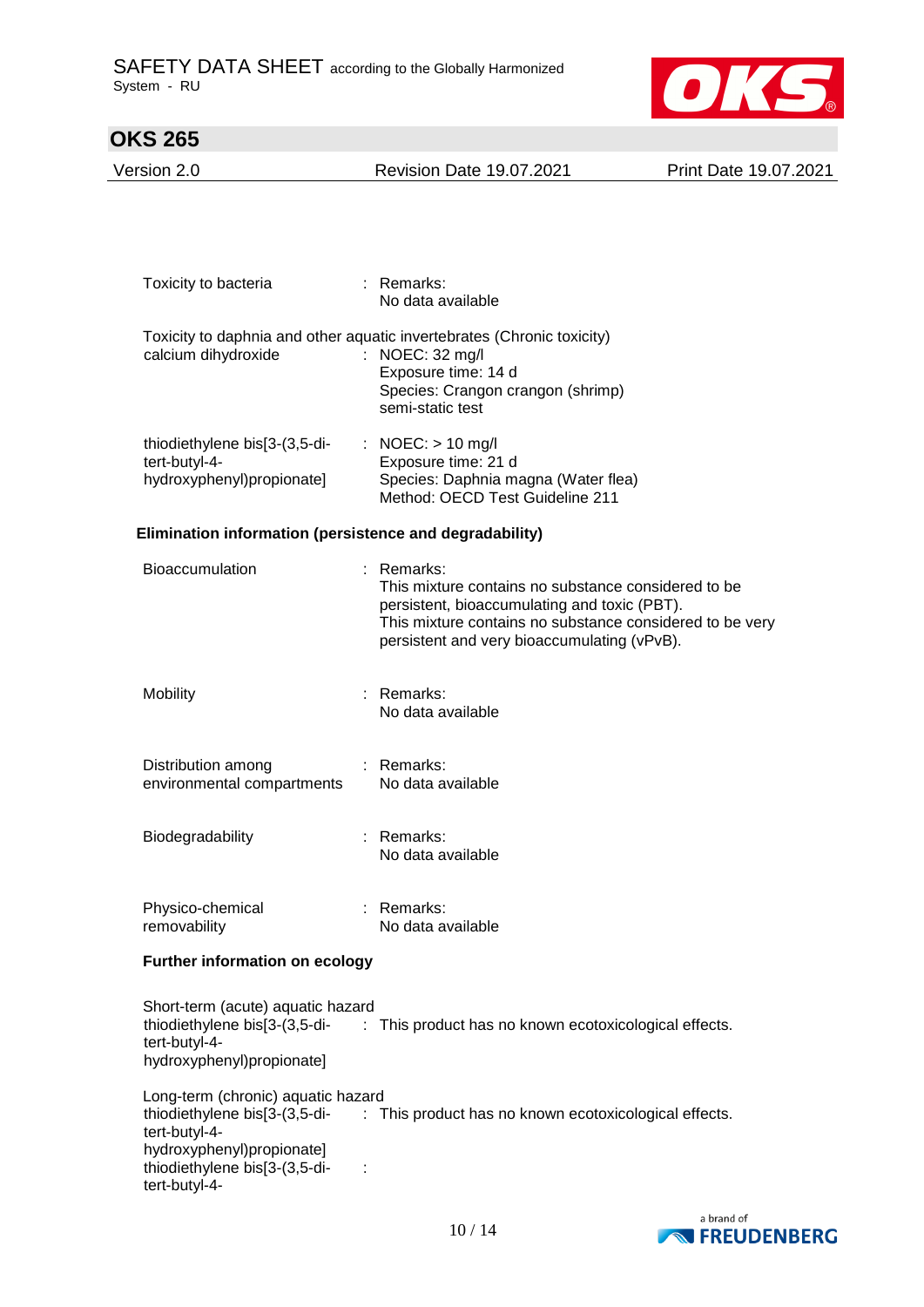

| Version 2.0 | <b>Revision Date 19.07.2021</b> | Print Date 19.07.2021 |
|-------------|---------------------------------|-----------------------|
|             |                                 |                       |

| hydroxyphenyl)propionate]<br>thiodiethylene bis[3-(3,5-di-<br>$\sim$ 1.<br>tert-butyl-4-<br>hydroxyphenyl)propionate]<br>thiodiethylene bis[3-(3,5-di-<br>$\sim$ 10<br>tert-butyl-4-<br>hydroxyphenyl)propionate] |                                                                                                                                                                                            |  |
|-------------------------------------------------------------------------------------------------------------------------------------------------------------------------------------------------------------------|--------------------------------------------------------------------------------------------------------------------------------------------------------------------------------------------|--|
| Results of PBT assessment<br>dizinc pyrophosphate                                                                                                                                                                 | : This substance is not considered to be persistent,<br>bioaccumulating and toxic (PBT)., This substance is not<br>considered to be very persistent and very bioaccumulating<br>$(vPvB)$ . |  |
| Ethylene, tetrafluoro-,                                                                                                                                                                                           | : Non-classified vPvB substance, Non-classified PBT substance                                                                                                                              |  |
| polymer<br>thiodiethylene bis[3-(3,5-di-<br>tert-butyl-4-                                                                                                                                                         | : Non-classified PBT substance, Non-classified vPvB substance                                                                                                                              |  |
| hydroxyphenyl)propionate]<br>Additional ecological<br>information                                                                                                                                                 | $\therefore$ Toxic to aquatic life with long lasting effects.                                                                                                                              |  |

### **13. Disposal considerations**

| Product                | $\mathcal{L}^{\text{max}}$ | The product should not be allowed to enter drains, water<br>courses or the soil.<br>Do not dispose of with domestic refuse.<br>Dispose of as hazardous waste in compliance with local and<br>national regulations. |
|------------------------|----------------------------|--------------------------------------------------------------------------------------------------------------------------------------------------------------------------------------------------------------------|
| Contaminated packaging |                            | : Packaging that is not properly emptied must be disposed of as<br>the unused product.<br>Dispose of waste product or used containers according to local<br>regulations.                                           |

## **14. Transport information**

| UN number                | : 3077                                                  |
|--------------------------|---------------------------------------------------------|
| Description of the goods | : ENVIRONMENTALLY HAZARDOUS SUBSTANCE,<br>SOLID, N.O.S. |
|                          | (dizinc pyrophosphate)                                  |
| Class                    | : 9                                                     |

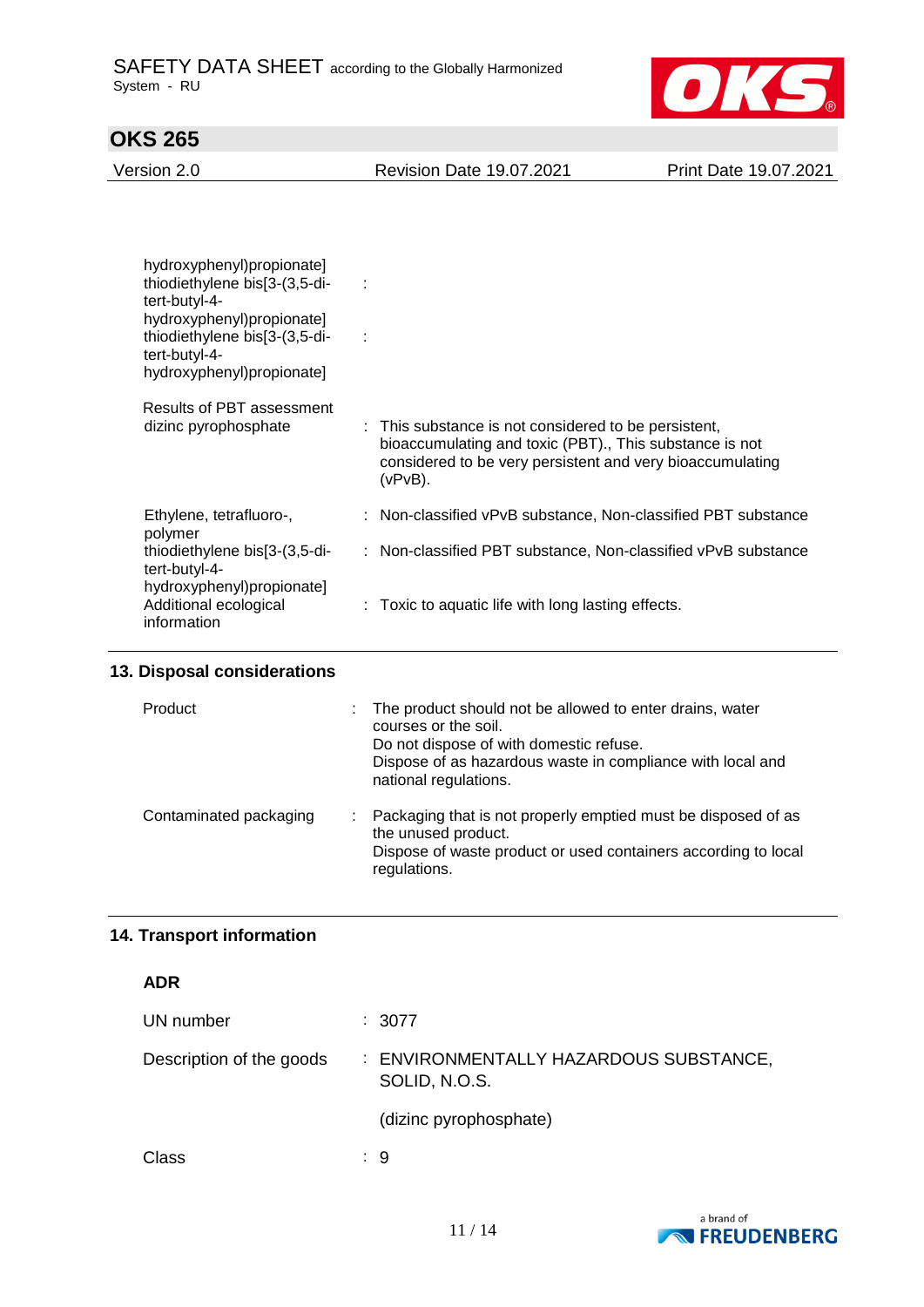

| Version 2.0 | <b>Revision Date 19.07.2021</b> | Print Date 19.07.2021 |
|-------------|---------------------------------|-----------------------|
|             |                                 |                       |

| Packing group                   | : III |
|---------------------------------|-------|
| <b>Classification Code</b>      | : M7  |
| Hazard Identification<br>Number | : 90  |
| Labels                          | : 9   |
| Environmentally hazardous : yes |       |

### **IATA**

| UN number                                   | : 3077                                               |
|---------------------------------------------|------------------------------------------------------|
| Description of the goods                    | : Environmentally hazardous substance, solid, n.o.s. |
|                                             | (dizinc pyrophosphate)                               |
| Class                                       | : 9                                                  |
| Packing group                               | $\mathbb{R}^n$ . The set of $\mathbb{R}^n$           |
| Labels                                      | : 9                                                  |
| Packing instruction (cargo<br>aircraft)     | : 956                                                |
| Packing instruction<br>(passenger aircraft) | : 956                                                |
| Packing instruction<br>(passenger aircraft) | : Y956                                               |
| Environmentally hazardous : yes             |                                                      |

### **IMDG**

| UN number                | $\therefore$ 3077                      |
|--------------------------|----------------------------------------|
| Description of the goods | : ENVIRONMENTALLY HAZARDOUS SUBSTANCE, |

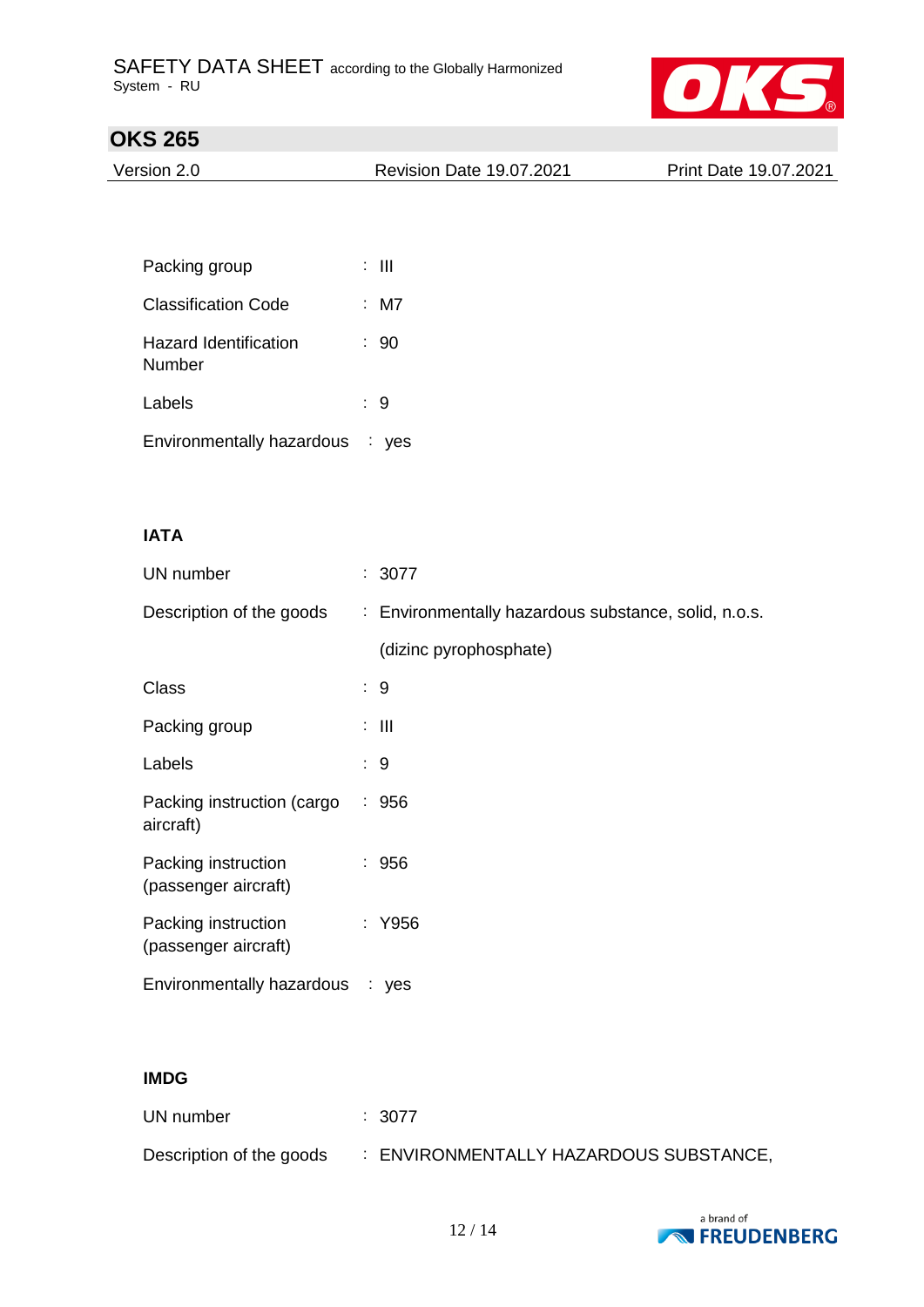

| <b>OKS 265</b>                         |   |                                                       |                       |
|----------------------------------------|---|-------------------------------------------------------|-----------------------|
| Version 2.0                            |   | Revision Date 19.07.2021                              | Print Date 19.07.2021 |
|                                        |   |                                                       |                       |
|                                        |   |                                                       |                       |
|                                        |   | SOLID, N.O.S.                                         |                       |
|                                        |   | (dizinc pyrophosphate)                                |                       |
| Class                                  |   | : 9                                                   |                       |
| Packing group                          |   | $\mathbb{Z}$ - $\mathbb{H}$                           |                       |
| Labels                                 |   | $\therefore$ 9                                        |                       |
| <b>EmS Number</b>                      |   | $: F-A, S-F$                                          |                       |
| Marine pollutant                       |   | : yes                                                 |                       |
| <b>RID</b>                             |   |                                                       |                       |
| UN number                              |   | : 3077                                                |                       |
| Description of the goods               |   | ENVIRONMENTALLY HAZARDOUS SUBSTANCE,<br>SOLID, N.O.S. |                       |
|                                        |   | (dizinc pyrophosphate)                                |                       |
| Class                                  |   | $\therefore$ 9                                        |                       |
| Packing group                          |   | $\mathbb{Z}$ - $\mathbb{H}$                           |                       |
| <b>Classification Code</b>             |   | $:$ M7                                                |                       |
| <b>Hazard Identification</b><br>Number |   | : 90                                                  |                       |
| Labels                                 |   | : 9                                                   |                       |
| Environmentally hazardous : yes        |   |                                                       |                       |
|                                        |   |                                                       |                       |
| Other information                      | ÷ | No special precautions required.                      |                       |

### **15. Regulatory information**

#### **16. Other information**

**Further information**